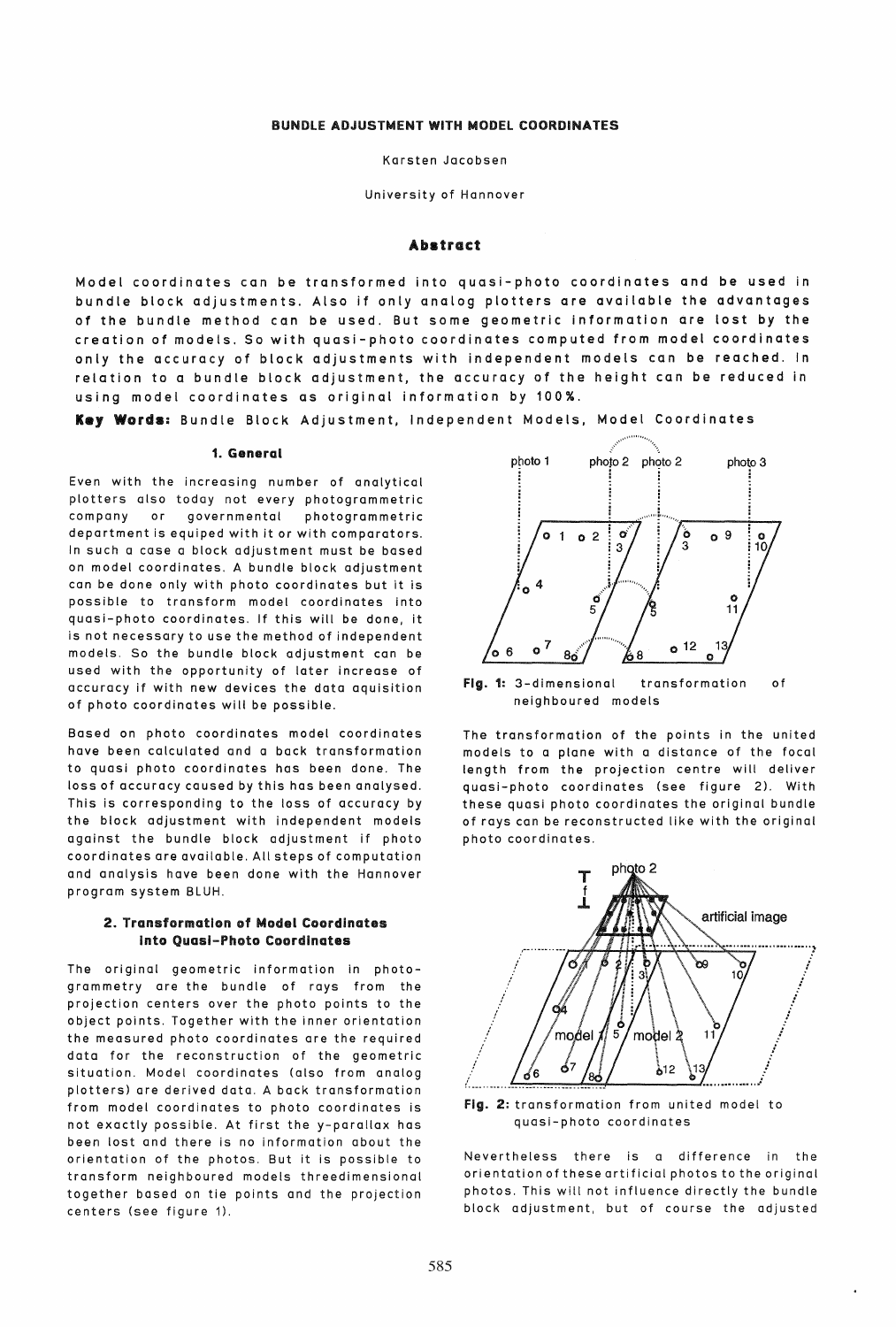

reference 0 2 5 10<br>**Fig. 5:** results of the bundle adjustment depending upon the rotation of the quasi-photo coordinates - Jdmijdrvi q=60%, without selfcalibration 8+1 control points



fig. 6: Jdmijdrvi q=60%, with selfcalibration 8+1 control points



fig. 1: Jdmijarvi, crosswise q=60%, without selfcalibration, 8+1 control points

Jamijarvi



fig. S: Jdmijdrvi, crosswise q=60%, with selfcalibration, 8+1 control points

The shown results of the bundle block adjustments with the data of the block Jämijärvi are representing the results determined with independent check points. It is obvious that in the mean the adjustments with the original photo coordinates are the most accurate. But the loss of accuracy by the use of the quasi-photo coordinates without selfcalibration by additional parameters is limited. The results are demonstrating the requirement of the adjustment with selfcalibration. The standard deviation 5Z will be reduced by self calibration to ~20% and 5X and 5Y to -50%. The systematic image errors are smeared by the transformation from model to photo coordinates, by this reason the systematic image errors cannot be determined correctly. This is causing a loss of accuracy by the block adjustment with selfcalibration with the quasi-photo coordinates. Also without artificial rotation of the quasi-photos the vertical accuracy is decreased between 10% and 30%.

With artificial rotation of the models before transformation, the loss of accuracy by block adjustment with quasi photo coordinates is raising. For a rotation of ±5grads 5Z is enlarged up to 3 times, SX and SY up to 50%.

A raising number of control points is reducing the influence of the photo rotations and also the loss of accuracy by block adjustment based on model ccoordinates.

## 3.2 Block Blumenthal

The block Blumenthal has been used for determination of subsidences in a coal mining area.

photo scale: 1 : 3800 focal length: 152 mm side lap: 60% + crosswise 60% number of photos: 280 number of photos/ground point: mean: 7 maximal: 16 22 horizontal, 109 vertical control points area: 30 km <sup>2</sup>

Table 3: technical data of block Blumenthal

The block adjustment has been checked with 15 horizontal independent check points to 5X=±17mm, SY=±20mm and with just 4 vertical independent check points to SZ=±15mm. From corresponding block adjustments the vertical accuracy is known with approximately SZ=±27mm.

Because of the limited number of check points the block adjustments with quasi-photo coordinates have been compared with the ground coordinates of the reference adjustment.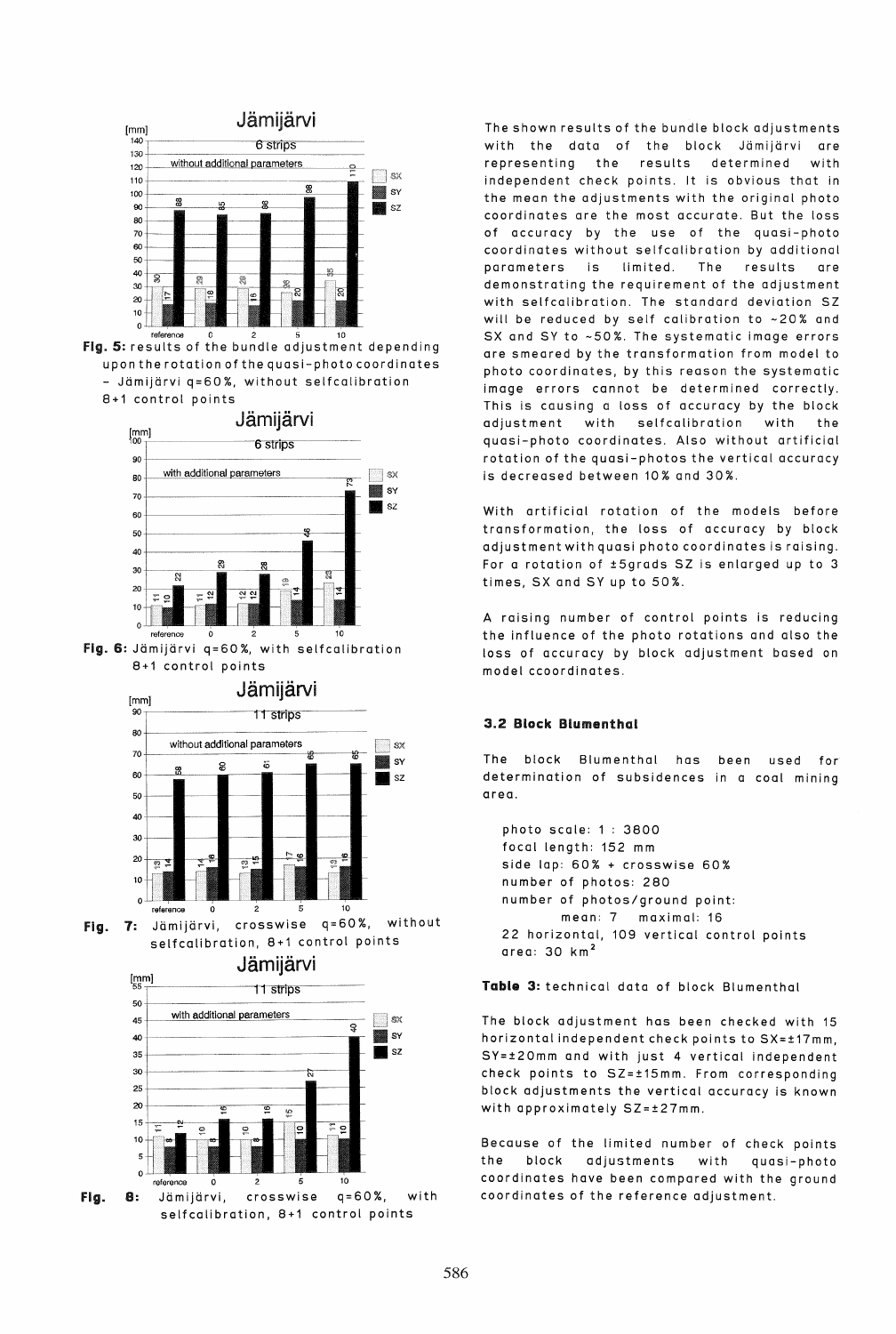photo orientations cannot be used for set up of the model in an analytical plotter. Caused by the uncertainty of the photo orientations it is not possible to have an exact self calibration by additional parameters. The calculated systematic image errors are smeared like in the case of the block adjustment by independent models. In addition there is a negative influence of the relative orientation in the procedure. The distribution of the points in the models are different from model to model, so in the relative orientation remaining errors are influencing also the other points in the model. The same is happening with the systematic image errors.

## 3. Empirical Bundle Block Adjustment with Model Coordinates

The results of different bundle block adjustments with the original and the quasi photo coordinates have been analysed. The results of two blocks are shown more in detail.

# 3.1 Block Jämijärvi

The test block Jämijärvi is located in Finland. The photo coordinates have been used for comparison of data handling in bundle block adjustments by the WG 111/3 of the ISPRS in 1978. For the points in the center of the block ground coordinates with standard deviations better than ±1.5mm are available.

```
photo scale: 1 : 3300 
focal length: 152mm 
side lap: 60% + crosswise also 60% 
number of used photos: 88 
number of photos/ground point: 
     mean: 8 maximal: 17
```


Table 1: technical data test block Jämijärvi

Fig. 3: configuration of block Jämijärvi

Following configurations have been used: block with 6 strips (E-W-direction 60% sidelap), 11 strips (E-W-direction 60% sidelap + N-S-direction 60% sidelap), both blocks with the control point configuration 9 (8 complete points at the periphery - 4 base length distance, + 1 vertical point in the center), with the configuration 13 (same complete control points like  $9 + 5$  vertical control points raster 2 -4 base length distance) and with the configuration 36 (20 complete control points at the periphery - 2 base length distance, + 16 vertical control points - raster 2 base length distance).

If model coordinates (from analog or analytical plotters) are used, the original photo orientation for the transformation from the united models to the quasi-photo coordinates is not known. By this reason the model coordinates have been rotated before transformation to check the influence of these rotations to the block adjustment.



Fig. 4: relation between original and quasi photo

The transformations have been done without artificial rotation of the quasi photo, with ±2 grads, ±5grads, ±7grads and ±10grads.

| rotation<br>of photos                            | Jämijärvi 8 horizontal, 9 vertical control points<br>6 photo strips<br>self calibration<br>no self calib.<br>Sx Sy Sz<br>Sx<br>$Sy$ $Sz$                                                                                               | 11 photo strips<br>no self calibr.<br>Sx Sy Sz                                                                                    | self calibration<br>Sx Sy Sz                                                               |
|--------------------------------------------------|----------------------------------------------------------------------------------------------------------------------------------------------------------------------------------------------------------------------------------------|-----------------------------------------------------------------------------------------------------------------------------------|--------------------------------------------------------------------------------------------|
| reference<br>2 grads<br>5 grads<br>10 grads      | 10<br>22<br>17<br>88<br>30<br>11<br>12<br>29<br>29<br>85<br>18<br>11<br>12<br>28<br>29<br>86<br>16<br>12<br>46<br>98<br>19<br>14<br>26<br>20<br>35<br>23<br>14<br>20 110<br>73                                                         | 58<br>13<br>14<br>60<br>16<br>14<br>15<br>61<br>13<br>65<br>16<br>17<br>65<br>13<br>16                                            | 12<br>8<br>11<br>8<br>10<br>16<br>8<br>10<br>28<br>27<br>15<br>10<br>10<br>40<br>11        |
| reference<br>Ω<br>2 grads<br>5 grads<br>10 grads | Jämijärvi 8 horizontal, 13 vertical control points<br>10<br>24<br>42<br>28<br>17<br>10<br>42<br>12<br>17<br>12<br>28<br>28<br>43<br>12<br>12<br>29<br>28<br>16<br>48<br>19<br>14<br>42<br>26<br>19<br>34<br>52<br>25<br>20<br>14<br>43 | 13<br>32<br>14<br>17<br>30<br>14<br>32<br>16<br>14<br>36<br>17<br>16<br>13<br>17<br>34                                            | 11<br>8<br>11<br>8<br>11<br>14<br>8<br>14<br>10<br>15<br>21<br>10<br>15<br>10<br>22        |
| reference<br>Ω<br>2 grads<br>5 grads<br>10 grads | Jämojärvi<br>8<br>15<br>20<br>12<br>24<br>8<br>9<br>25<br>9<br>14<br>19<br>20<br>8<br>26<br>9<br>20<br>13<br>19<br>13<br>12<br>34<br>28<br>20<br>16<br>12<br>22<br>16<br>33<br>14<br>27                                                | 20 horizontal, 36 vertical control points<br>21<br>9<br>9<br>10<br>19<br>10<br>20<br>10<br>10<br>12<br>25<br>11<br>10<br>11<br>21 | 11<br>7<br>6<br>7<br>8<br>12<br>$\overline{7}$<br>7<br>11<br>9<br>10<br>17<br>8<br>8<br>14 |

Table 2: accuracy of the ground coordinates [mml determined by bundle adjustment with the original (reference) and the quasi photo coordinates depending upon the rotation of the quasi photo coordinates